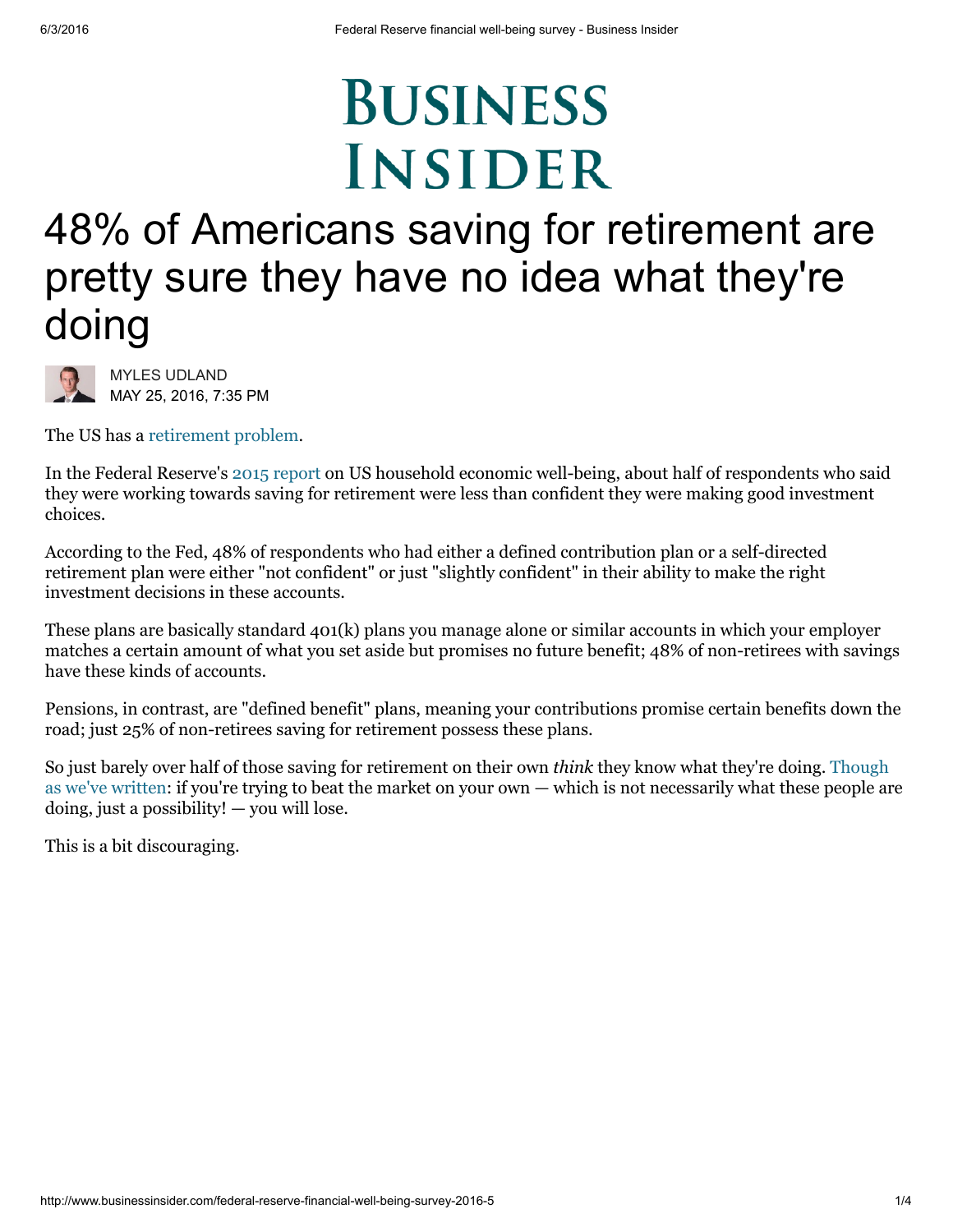## Figure 37. How confident are you in your ability to make the right investment decisions when managing and investing the money in your retirement accounts?



The Fed also [notes](http://www.federalreserve.gov/2015-report-economic-well-being-us-households-201605.pdf), "In general, men express somewhat greater levels of confidence in their investment capabilities, with 58 percent of men compared to 45 percent of women reporting that they are mostly or very